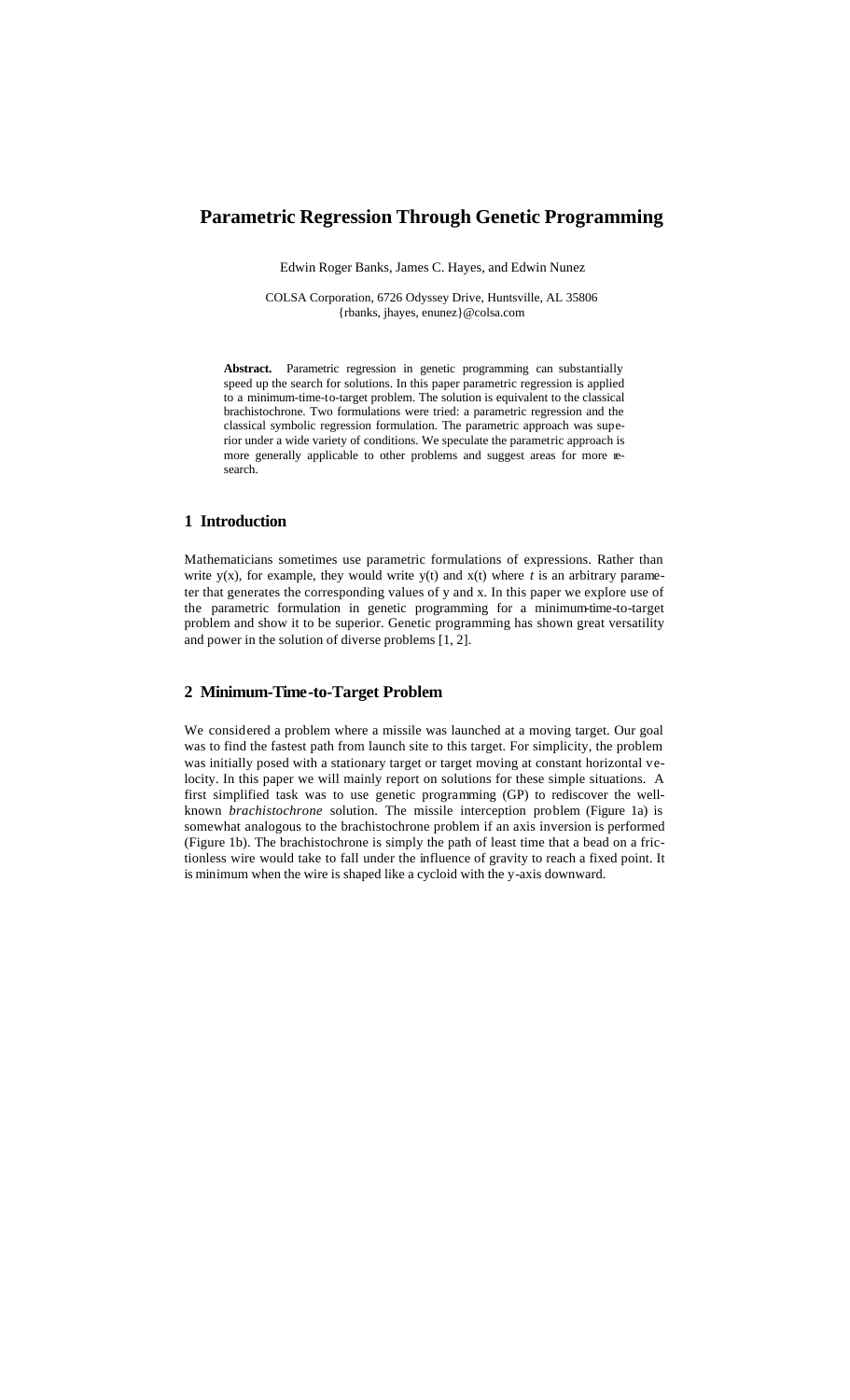

**Fig. 1.** (a) Missile launch to a target (b) Analogy to bead on wire (brachistochrone).

#### **3 The Brachistochrone Problem**

The solution to the brachistochrone curve is well known [3, 4]. Isaac Newton originally solved it in about a day. It is expressed parametrically as:

$$
X = a (\theta - \sin(\theta))
$$
 (1)

$$
Y = a (1 - \cos(\theta))
$$
 (2)

In these equations X and Y are the coordinates representing bead position (Figure 1b), and  $\theta$  is a parameter. The parametric form is used because there does not exist a closed-form solution in terms <sup>1</sup> of  $Y = Y(X)$ .

#### **3.1 The GP Formulation of the Brachistochrone**

For our chromosome we chose two genes<sup>2</sup>, representing the expressions for  $X$  and  $Y$ , respectively. The set of operators used were  $+$ ,  $-$ ,  $*,$   $/$ ,  $\wedge$ ,  $\angle$ ,  $\angle$ ,  $\angle$ ,  $\angle$ , where  $\wedge$  represents exponentiation to a possibly non-integer power, S is the sine, and C the cosine function. For terminal symbols, we pre-defined immutable constants 0, 1, and p (for p) and also allowed an arbitrary mutable constant, k. Multiple occurrences of k in a chromosome can take on different values and are mutated independently. However, during recombination (crossover), k preserves its value in the offspring.

We also chose to use a Karva-like notation [5, 6, 7] as the chromosome representation type<sup>3</sup> . (In brief, if you draw the tree for a symbolic expression, then scan it in left-toright, top-to-bottom order, the symbols form a Karva expression. Unlike Karva, our notation allows operators throughout the entire gene.) We also made a few runs using

<sup>&</sup>lt;sup>1</sup> It is interesting to note that there does indeed exist the inverse solution,  $X = X(Y)$  in terms of square root and trigonometric functions. The  $X(Y)$  form is, however, multi-valued.

<sup>&</sup>lt;sup>2</sup> Terminology: a chromosome is made up of several genes, each of which in turn is made up of operator and terminal symbols. The entire chromosome is packed as a linear string.

<sup>&</sup>lt;sup>3</sup> Our research has shown that Karva appears to evolve to a solution a bit faster than our other representation types (e.g., RPN or Reverse Polish Notation) although it runs at a *slower* generation rate. A desired fitness is reached sooner in time with Karva, while RPN runs more generations per second.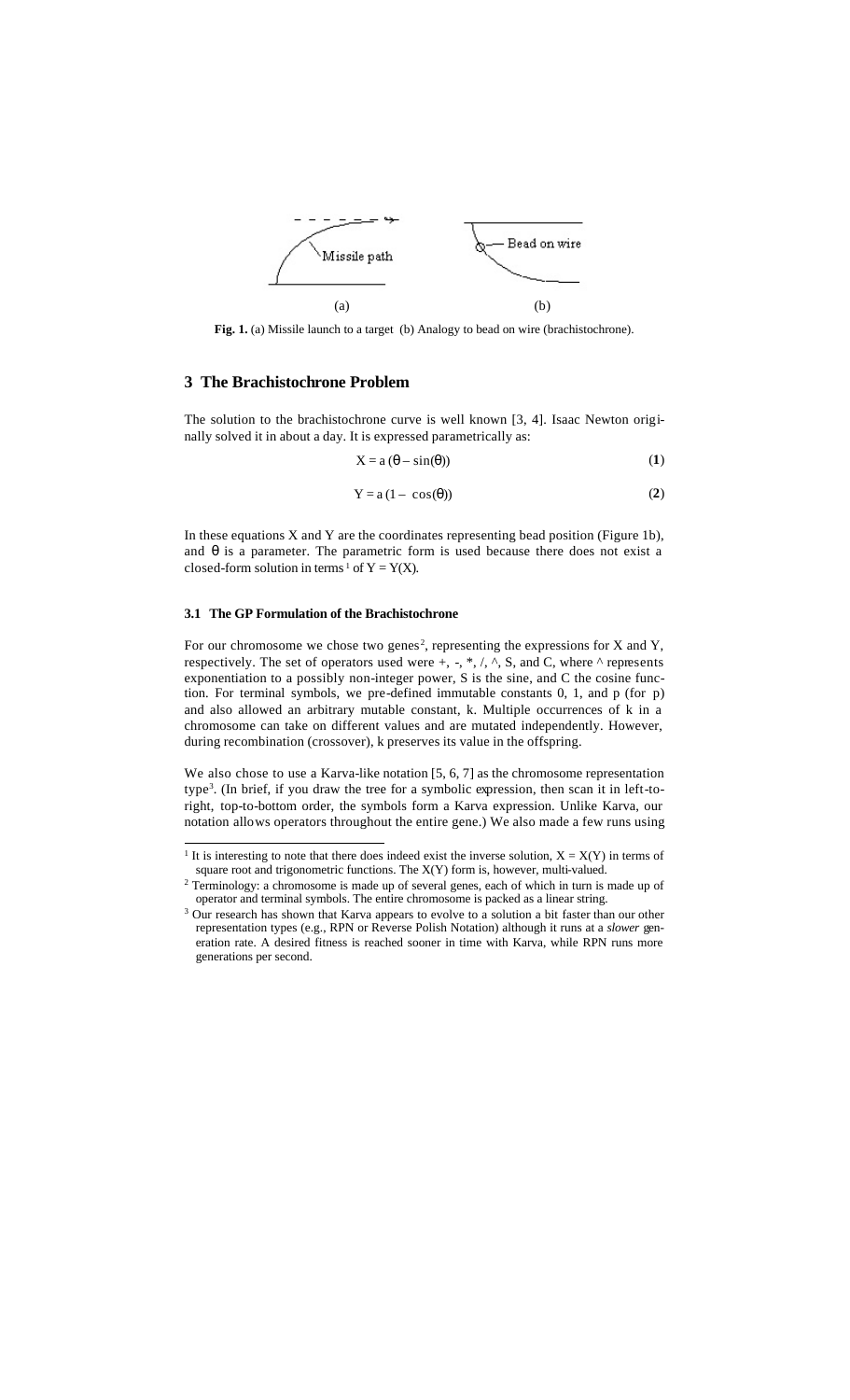Reverse Polish Notation (RPN) as a comparison. We chose a gene length of 21 symbols for a total chromosome length of 42 symbols for both RPN and Karva representation types.

#### **3.2 Fitness Evaluation and the Solution Landscape**

The most interesting findings related to this problem were associated with difficulties encountered during fitness evaluation. The most important is described in 3.3 below.

To assess fitness, we performed a numerical integration by successively evaluating the genes for X and Y at increasing values of  $\theta$ . Over each interval of X<sub>i</sub>, Y<sub>i</sub>, to X<sub>i+1</sub>,  $Y_{i+1}$ , we simply computed the time increment and added it to the total time. This is the time that has to be minimized. In the limit, as the step size for  $\Delta\theta$  approaches zero, the true brachistochrone time is approached.

#### **3.3 Brush-like Solution Space**

Despite much tuning of our GP parameters (such as mutation and recombination rates), we did not discover the exact parametric solution. But we discovered many "solutions" that were very good and came quite close to the minimum time dictated by the brachistochrone. When plotted, the best discovered solutions lie on top of the true brachistochrone curve except for a few pixels. Figure 2 below shows some intermediate solutions to the intercept problem for different endpoints (not to scale).



**Fig. 2.** Comparisons of parametric and non-parametric solutions

We may have determined a potential explanation why the genetic programming software was unable to discover the true brachistochrone. This problem needs additional research to determine if the reason we give below is the one causing the GP system to fail in its attempt to reach the true brachistochrone.

Consider that irrespective of any monotonic expression the GP discovers for X, it can usually find a corresponding Y expression to approach the desired curve very closely. Likewise, for any monotonic Y expression, it can also find an expression for X. This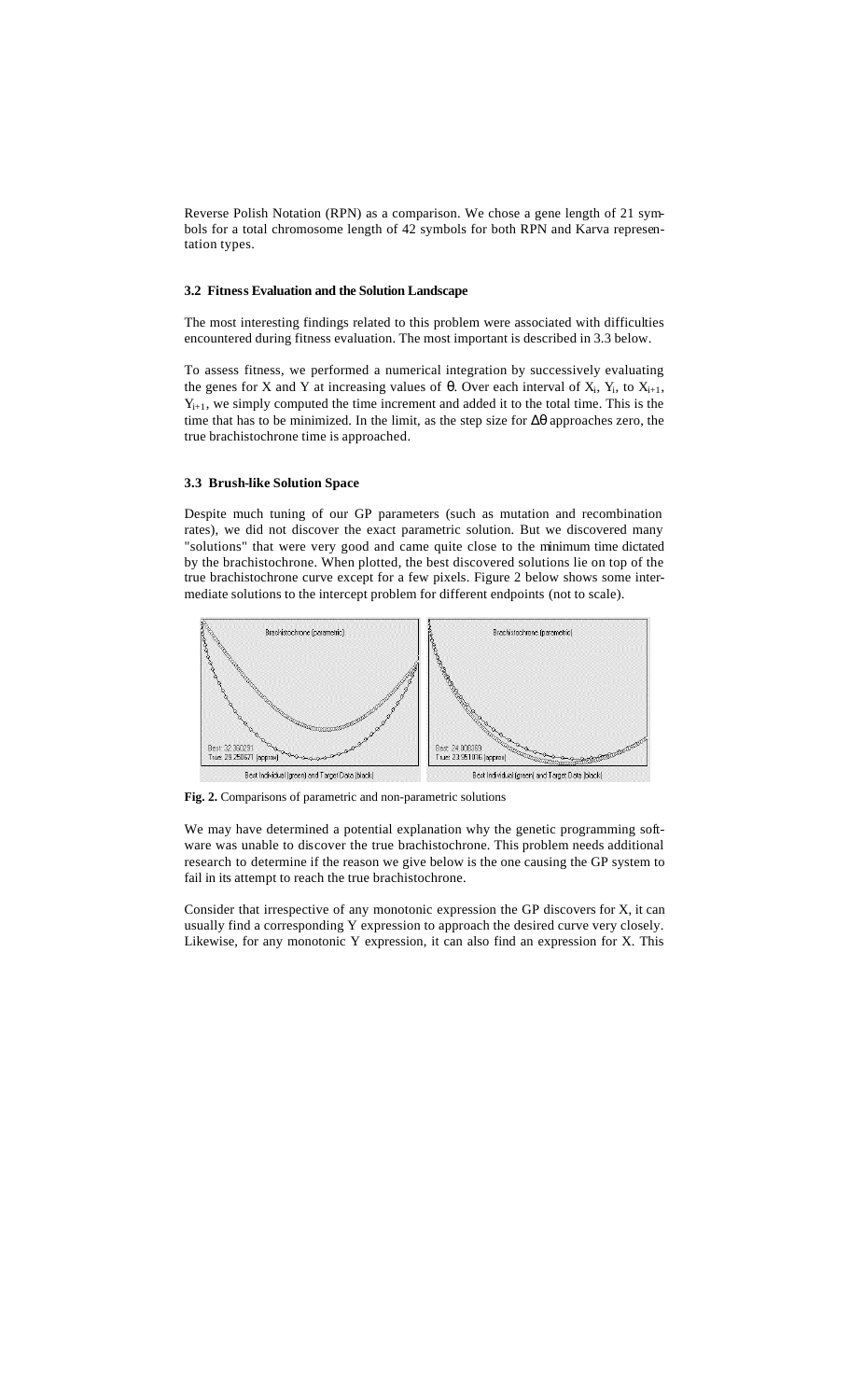leads us to the conclusion that the resulting fitness landscape is very much like an inverted scrub brush where each bristle is a local minimum peak. There are many bristles, just as there are many monotonic expressions for X. As figure 3 illustrates, only one of the bristles is in the form of the exact best solution and it is almost indistinguishable from the other bristles in terms of its peak value<sup>4</sup> .



**Fig. 3.** Brush-like structure of fitness landscape.

Thus, it would have been quite fortuitous to discover the exact parametric brachistochrone by accident. Nevertheless, we discovered several near misses, one of which included the exact solution embedded in a larger solution with other symbols.

This led us to study whether it was possible that some of the other solutions found by the GP system may have been exact as well. It is very difficult, however, to recognize such solutions if they do appear. For example, since  $\theta$  is an arbitrary parameter, any substitutions, such as  $t = \tan(\theta)$  are perfectly legitimate. Such substitutions change the visual appearance of the equation greatly so that it might not be recognized as Newton's cycloid result. We considered, but have not yet implemented, the idea of *pseudoequivalence testing* by supplying a small number of random values to the discovered expressions of X and Y and likewise to the true brachistochrone. If the results are identical, then the expressions are probably identical, with higher and higher probability depending on the number of tests applied. It should be noted that one must take into account that the intrinsic system runtime libraries are typically not maximally accurate to the last decimal place when making the comparisons.

Nevertheless, given our scrub brush analogy, we believe that our GP *never found the true parametric solution*, even after many hours of running.

We also speculated that the scrub brush analogy might explain the superiority of the parametric formulation, however we no longer accept this analysis. The idea was that whatever solution the GP found for  $X(\theta)$ , it could then find a very good  $Y(\theta)$  to go with it. However the same argument could be made for the non-parametric formulation. Whatever the GP found for the first gene, it could then evolve a corresponding second gene to give a very good overall approximation to the brachistochrone curve.

l

<sup>4</sup> Not to be misleading, there are also many inferior individuals (shorter bristles) in the full fitness landscape. The point is that there are a great many exceptionally good individuals, and it is these that form the scrub brush analogy.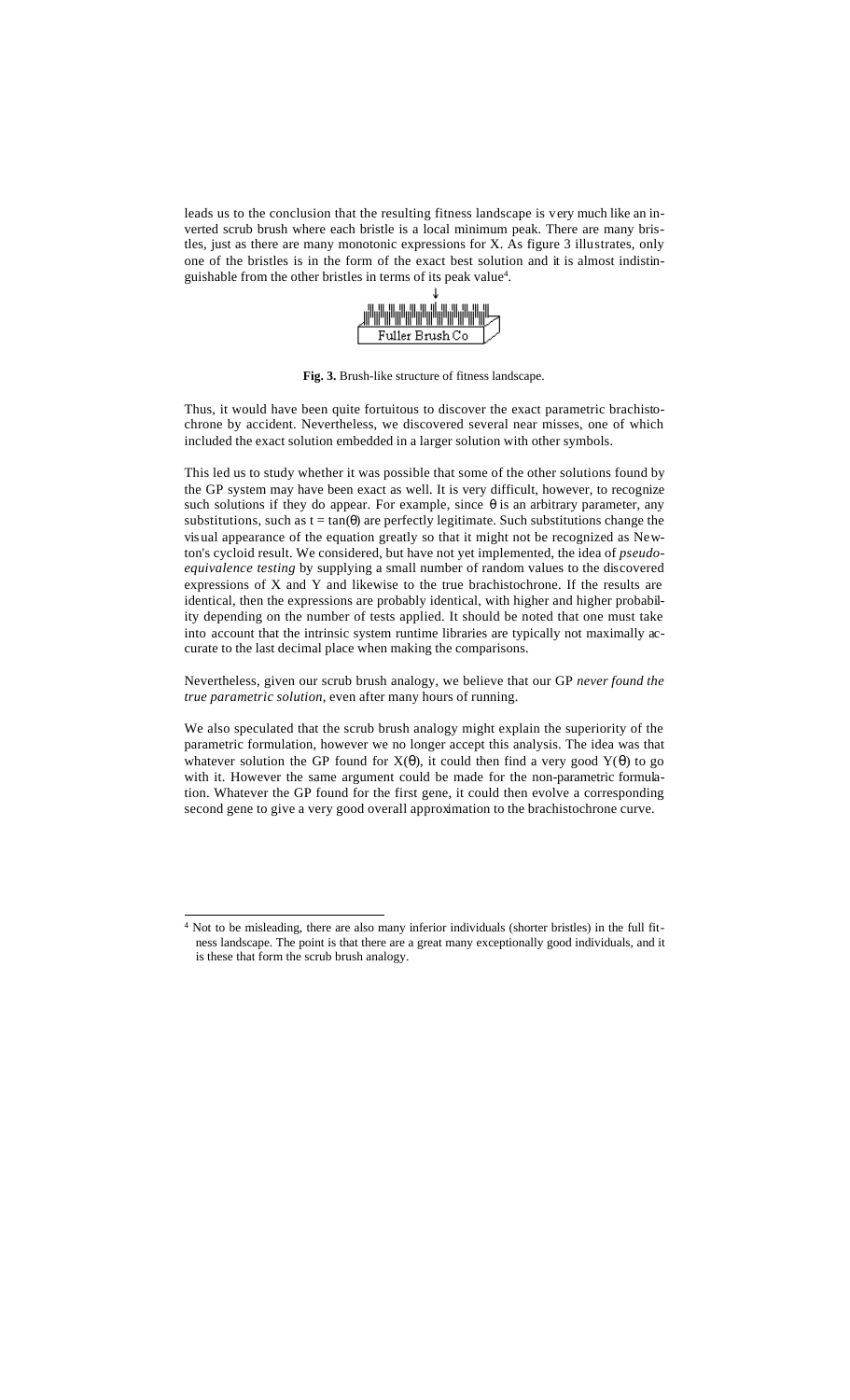#### **4 An Additional Formulation of the Brachistochrone Problem**

Thus far we have attempted to solve for the expression with minimum time to the target  $X_{target}$ ,  $Y_{target}$  for various, but fixed values of  $X_{target}$ ,  $Y_{target}$ . It is also possible with our GP system to evolve a more general solution of all brachistochrones in terms of multiple independent variables. This means we wish to evolve expressions for X and Y in terms of  $X_{target}$ ,  $Y_{target}$ , and  $\theta$ . Thus, in equations (1) and (2) above, "a" becomes a function of  $X_{target}$ ,  $Y_{target}$ . To explore these solutions we created a training data set of 50 known brachistochrone times as a function of  $X_{\text{target}}$ ,  $Y_{\text{target}}$  choosing the target values randomly<sup>5</sup>. Then, adding two variables, x, and y, to our chromosome terminal set, we evolved generic solutions. This was done both parametrically and nonparametrically. The results (below) were not nearly as fit as evolving a particular brachistochrone to a particular  $X_{target}$ ,  $Y_{target}$ . Nevertheless, the parametric formulation remained superior.

## **5 Comparison of Parametric and Non-Parametric Solutions**

We performed many comparisons of the parametric and non-parametric GP solutions. At the time this paper was initially submitted, we had found no exceptions to the superiority of the parametric formulation despite a variety of values for the GP parameters (recombination rates, population sizes, two types of mutation rate, and about a dozen other controllable parameters). Within groups of 10 runs, each typically for a half-hour or longer, some particular non-parametric runs were better than some parametric runs, but the best-of-run was always superior for the parametric runs and the best results were often near-perfect. The parametric formulation was clearly superior in the first 16 cases as shown in the Table 1 below.

Following the original submission we tried some more extreme end-points for the bead, and finally found a region where finally the non-parametric version began to equal the parametric version in quality of solutions and speed of finding them.

Values in the result table below are the percent error in time as compared to the true minimum time for runs 1-14 and bead time in seconds for the other rows The true minimum was computed two different ways that differed very slightly (e.g., 23.951 and 23.971) and the average was used as the reference value for comparison. The downward force of gravity was assumed to have the value 0.5. Run results are averaged over 10 or more smaller sub-runs (footnoted if less than 30 minutes). The bestof-run and average-of-run times are shown. Run #7 was the best run, each sub-run being 4 hours in length. Run #14 was the best run for which we had a comparison to the non-parametric formulation. Some runs were deliberately crippled, providing fewer operators to work with or varying GP parameters such as population size, etc.

l

 $5$  We also included two additional known solutions not chosen randomly for 52 total test cases.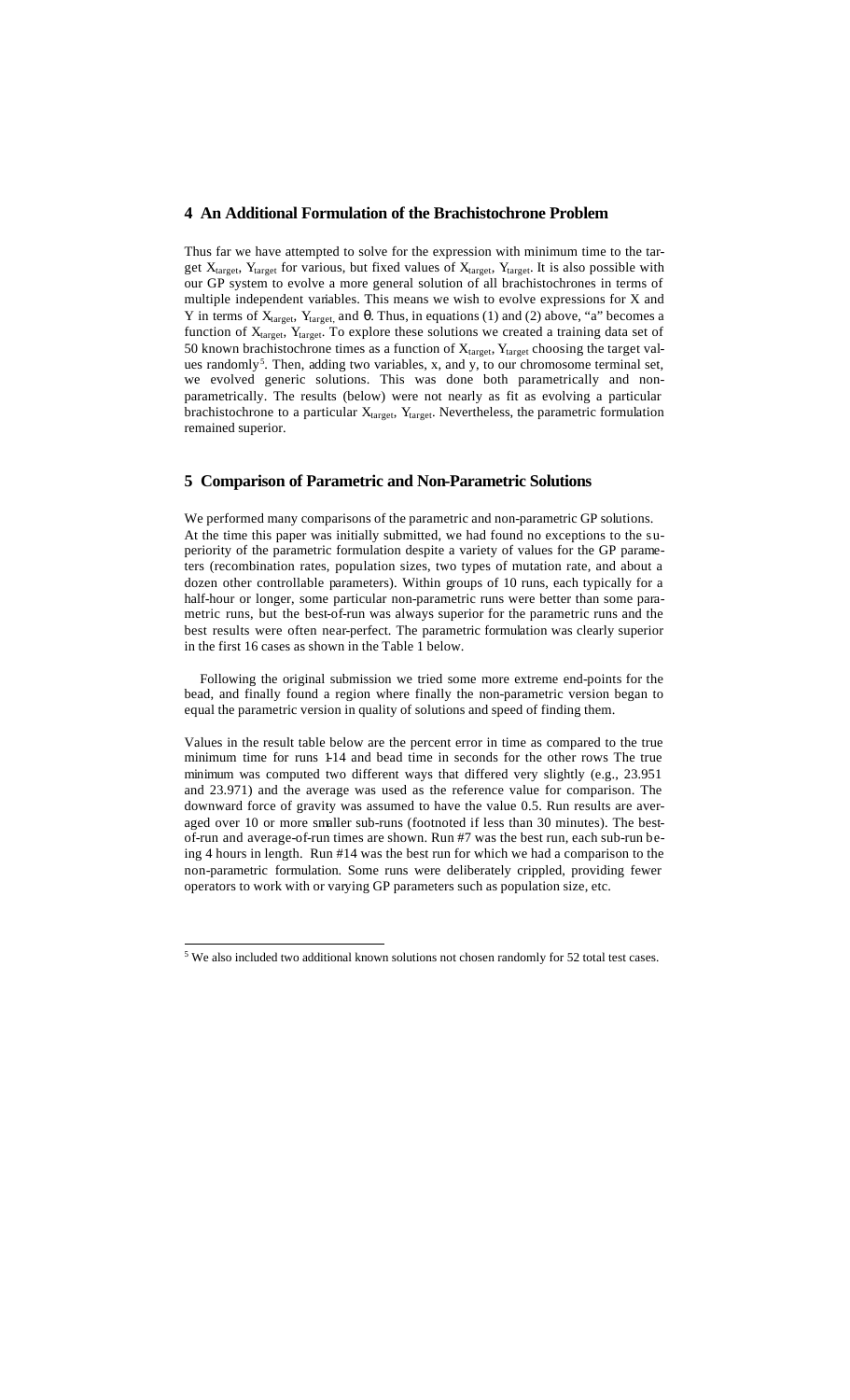|                | <b>Best / Average % Error</b> |                        |                  |
|----------------|-------------------------------|------------------------|------------------|
| Run#           | Parametric<br>Y(t), X(t)      | Non-parametric<br>Y(x) | <b>Footnotes</b> |
| $\mathbf{1}$   | $0.35$ avg                    | $0.66$ avg             | 1, 4             |
| $\overline{c}$ | $0.16$ avg                    | $0.52$ avg             | 1, 4             |
| $\overline{3}$ | 0.159 / 0.674                 | 1.087 / 1.978          | 1, 4, 7, 8       |
| $\overline{4}$ | 0.070 / 0.364                 | 0.941 / 1.301          | 1, 4, 7          |
| $\overline{5}$ | 0.067 / 0.163                 | 0.104 / 0.522          | 1, 4             |
| 6              | 0.381 / 0.722                 | 0.620 / 1.03           | 2, 5             |
| $\overline{7}$ | 0.056 / 0.092                 | N.A.                   | 1, 4, 11         |
| 8              | 0.135 / 0.441                 | 0.543 / 1.166          | 1, 4             |
| 9              | 0.187 / 0.679                 | 0.823 / 1.108          | 1,4              |
| 10             | 0.717 / 1.810                 | 1.470 / 2.055          | 1, 4             |
| 11             | 0.124 / 0.503                 | N.A.                   | 1, 4, 11         |
| 12             | 0.534 / 1.570                 | 0.927 / 1.51           | 1, 4, 9          |
| 13             | 0.067 / 0.164                 | 0.106 / 0.522          | 1, 4             |
| 14             | 0.0565 / 0.151                | 0.0760 / 0.232         | 3, 6             |
| 15             | 34.47 / 36.08                 | 35.64 / 37.18          | 10, 13           |
| 16             | 34.57 / 36.26                 | 36.30 / 38.27          | 10, 13           |
| 17             | 29.49 / 29.58                 | 29.51 / 29.56          | 2, 11, 13        |
| 18             | 15.89 / 15.93                 | 16.28 / 16.28          | 13               |
| 19             | 26.42 / 27.78                 | 26.44 / 26.56          | 12, 13           |
| 20             | 26.86 / N.A.                  | 26.27/N.A.             | 12, 13, 14       |
| 21             | 20.18 / 20.20                 | 20.17 / 20.20          | 12, 13, 15       |

**Table 1.** Comparison of parametric and non-parametric runs

Table Footnotes:

- 1. End-point (target X, Y) is 86.26193, 31.61920.
- 2. End-point is 100, 10.
- 3. End-point is 52.48684, 30.68447.
- 4. Reference time (true brachistochrone time) is 23.961.<br>5. Reference time is 29.358.
- 5. Reference time is 29.358,
- 6. Reference time is 18.175.
- 7. Sub-runs were only 5 minutes each for runs 3 and 4.
- Reverse Polish Notation used for representation time. 9. Sub-runs were only 10 minutes each for run 12.
- 10. Generic brachistochrone runs (see "Additional Formulation…" above). Fitness values for generic runs are in percent over the total of true times for 52 mostly randomly selected end-points. Best-of-run and average-of-run are reported.
- 11. Non-parametric runs were not made.
- 12. Target moving at 2.5 units/sec to right, starting at 34,31096, 30.68447..
- 13. Reported best/avg times in seconds, not percent, for rows 15 and higher.
- 14. These were single long runs (not averaged) of several hours each. In this case the non-parametric was exceptionally close to the reference time of 26.246 and clearly superior to the parametric version. This is the biggest exception to the rule we have encountered.
- 15. Thrust of 0.5 units per second squared.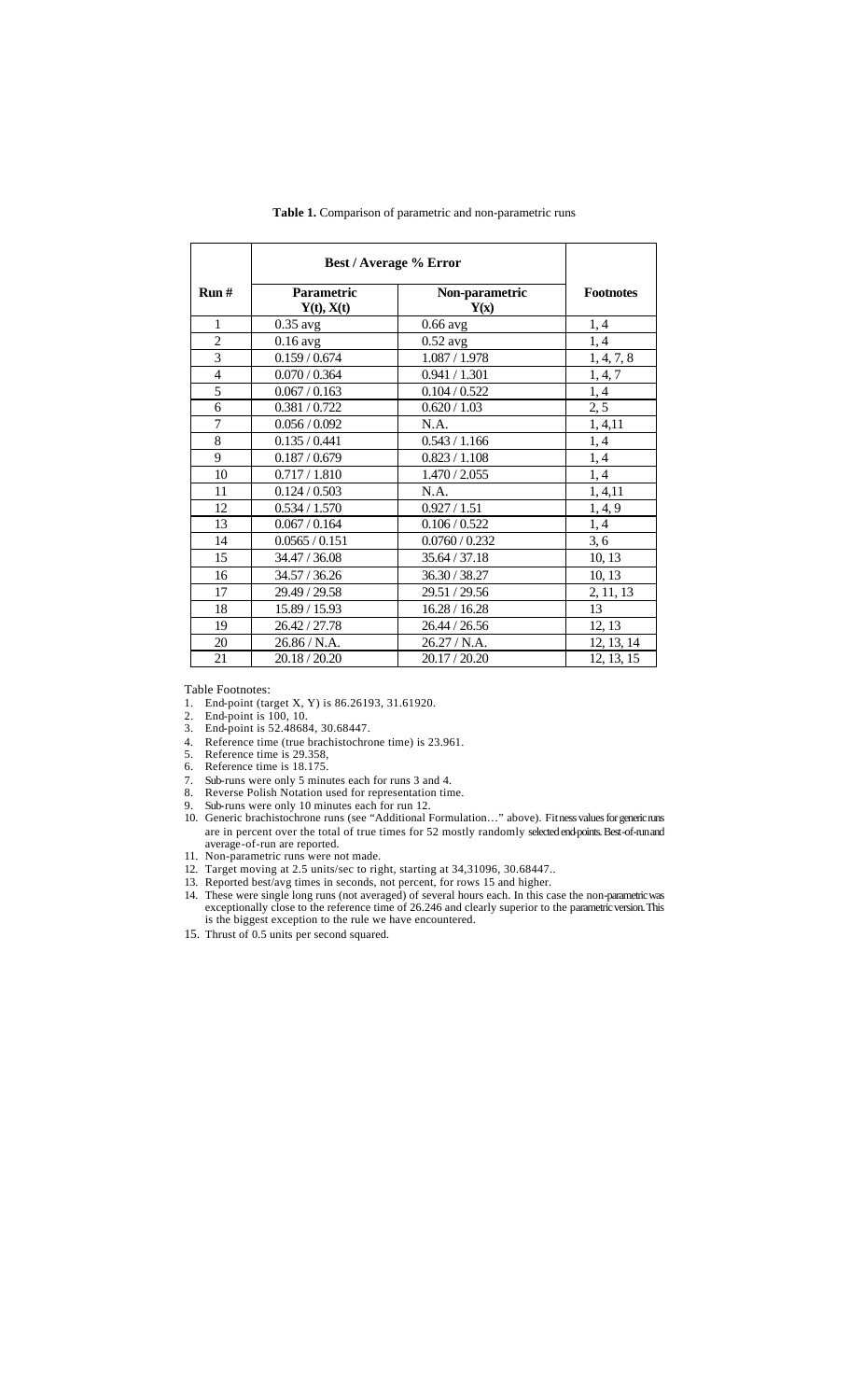Note that there were *no exceptions* to the superiority of the parametric formulation in terms of the best-of-run times for the initial 16 runs, and only 1 exception (run #12) where the average-of-run was very slightly better for the non-parametric formulation. This exception was probably not statistically valid because it was among the shortest of the runs, with only 10 minutes for each sub-run.

Run #17 is typical of a run where the parametric formulation was not clearly superior. In this case the target was stationary at  $X=100, Y=10$  and the cycloid makes almost a full cycle. The average value of the parametric version was slightly inferior.

Target motion was added, with the target moving at a uniform horizontal velocity. We continued to see the superiority of the parametric version as long as the intercept point was in the mid-range or beginning of the cycloid, but near the end of a full cycle of the cycloid, the non-parametric version became equal to or superior to the parametric version for some sets of run parameters. Run #18 is an example of such a moving target run.

Finally we added missile thrust (actually bead thrust) parallel to the wire. Run #21 is an example. The parametric formulation remained superior for most of these runs.

We also coded a classic symbolic regression problem parametrically to see whether the parametric approach applied more broadly than minimum-time-to-target problems. The parametric formulation failed to be superior in this case.

Thus we speculate that the superiority of the parametric formulation may be very dependent on the problem at hand. Its clear superiority for most of the brachistochrone domain compels us to suggest that it be considered for other GP problems side-by-side with non-parametric formulations.

One of the better solutions found was:

X: 
$$
((\theta + \sin(26.0075373) + \theta) * \theta) + \theta
$$
 (3)

Y:  $\theta^*$  (11.2222191 - (((cos( $\theta$ ) \* 0.333373901) \* ln( $\theta$ )) +  $\theta$ )) . (4)

where the trigonometric functions expect arguments in radians.

Varying parameters such as recombination rates, representation type, population size, operator choice, etc., within reason all had a smaller effect on fitness than did choice to use the parametric representation.

We intend to conduct more research on GP and parametric regression to establish its capabilities.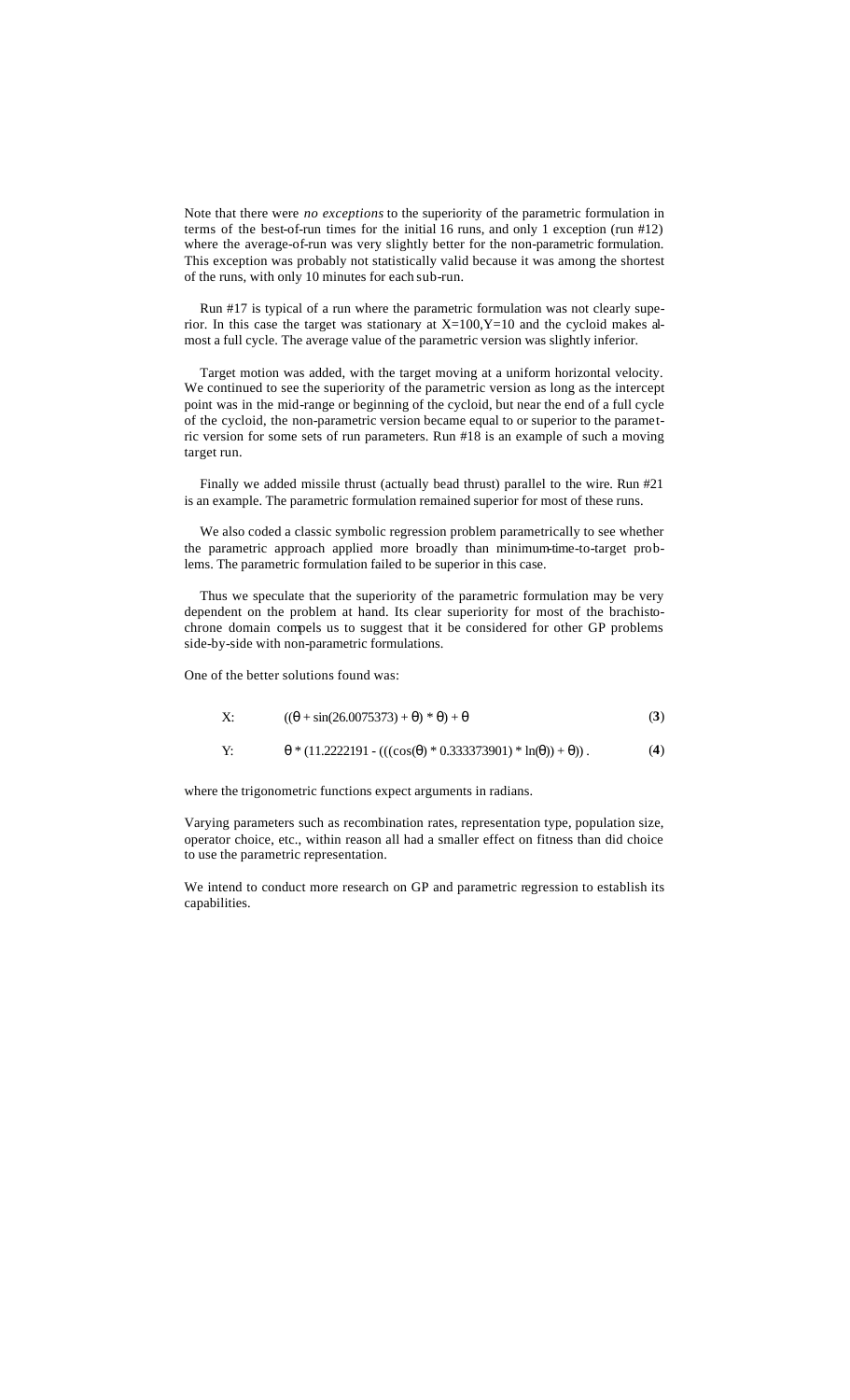#### **6 More Complex Minimum-Time-To-Intercept Problems**

Starting from the initial stationary target case, we added uniform target motion and tangential thrust to the interceptor, as reported in Table 1. By the time of the GECCO conference we may have further data, including addition of wind drag, crosswind, erratic target movement, motion in 3 dimensions, and other complications to the model.

## **7 Comparison to Prior Work**

Reference [8] describes a piece-wise linear approximation to the brachistochrone discovered by a genetic algorithm.

Reference [9] is an example of using GP to intercept a moving target with evasive maneuvers, and attempts to be a high-fidelity model, using simulation code based on actual missile parameters. The cost of this fidelity was that very few generations could be run. Nevertheless GP found improved solutions.

## **8 Final Remarks on GP and Parametric Solutions**

Anybody considering the use of GP for the search of parametric solutions should consider our experience, as indicated below. It may help them avoid some pitfalls and guide their research by what we found.

**Pitfall**. Whatever Δθ step we used for the numerical integration, the GP system would sometimes evolve a solution that multiplied Δθ by a large constant to make it no longer small. We had assumed that we could ignore the last interval near the target since the integration step was *small*. Wrong!

**Rule #1**: GP will evolve to take advantage of any assumptions you make in formulating the problem. It can (and did) discover better-than-physically possible "solutions" until we corrected our formulation. If your run-time library makes assumptions or is inaccurate, it will also attempt to take advantage of it, too.

**Rule #2**: GP will evolve a solution that makes you satisfied with the result, whether or not it is a good solution or has any relationship to theory or practice. **The evolution environment for fitness evaluation always includes the researcher!**